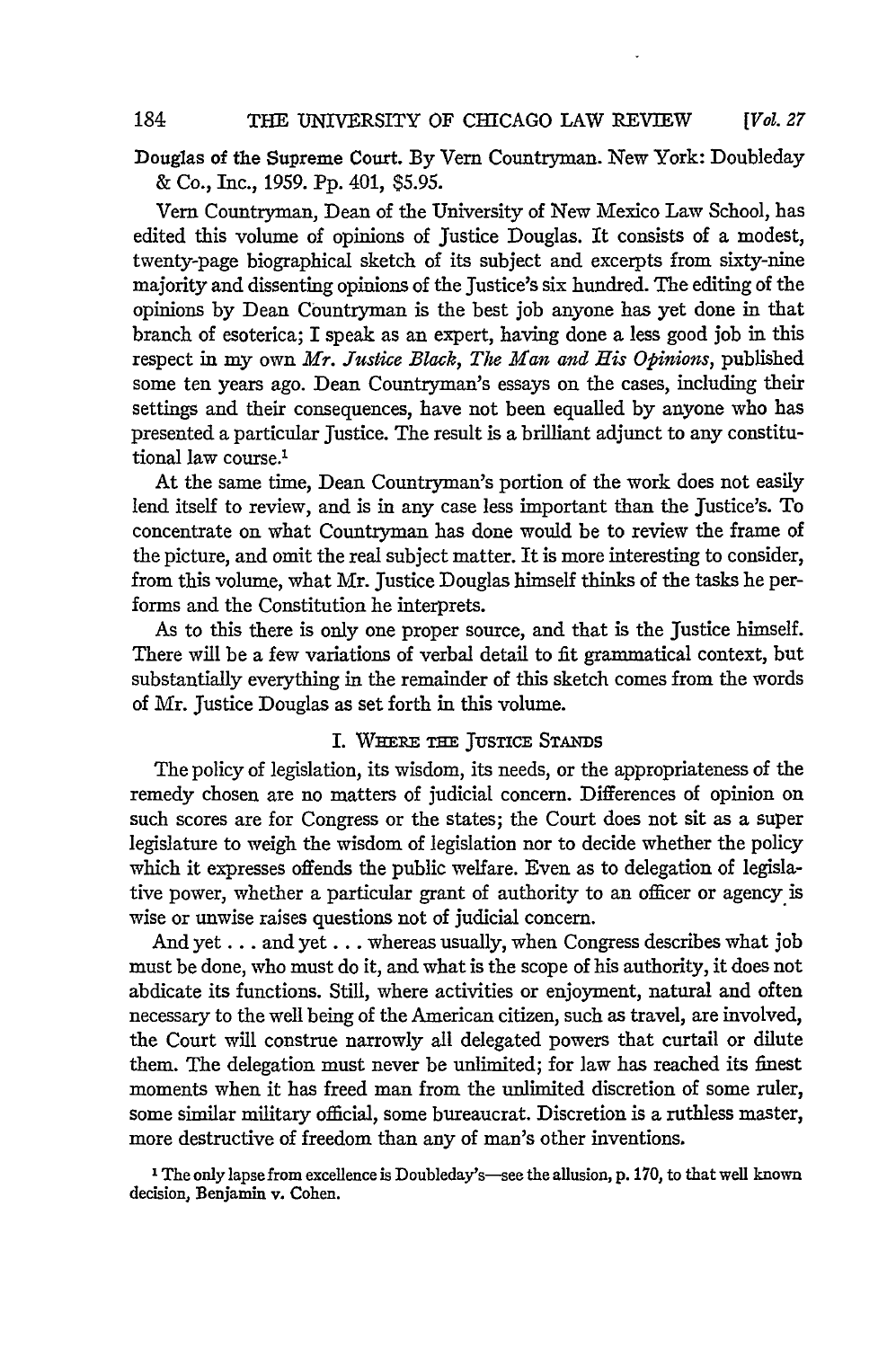#### BOOK REVIEWS

In approaching his task, the judge must respect precedent without being awed by it. One hesitates to overrule cases, even in the constitutional field, that are of an old vintage; but the Court has always been willing to re-examine and overrule constitutional precedents which history has shown had outlived their usefulness or were conceived in error. Hence, for example, it is regrettable that *Eisner v. Macomber* (taxability of stock dividends) dies a slow death; Douglas thinks it should be overruled. So should *Brown v. Walker* (Fifth Amendment inapplicable if immunity granted), and the view of the minority there should be adopted. The decision in *Fong Yue Ting v. United States* (control of aliens) is inconsistent with our philosophy of constitutional law. Douglas would be rid of *United States v. General Electric Company* (patents and price fixing), and he does not believe that *South Carolina v. United States* (tax immunities of state on proprietary activities) states the correct rule. Neither do the *Sclzwimmer, Macintosh* and *Bland* (naturalization) cases. In this approach, the justice is at his best in a case of first impression, one with no precedents to construe or principles previously expounded to apply. He loves to write on a clean slate.

This does not mean reckless innovation; the Justice harkens to the lessons of history. Among his predecessors he draws first and oftenest on Brandeis, as in rate making (Mr. Justice Brandeis concurring); antitrust (where the lessons Brandeis taught on the Curse of Bigness have largely been forgotten in high places); on Brandeis the Justice in his classic statement of freedom of speech, and on Brandeis the private citizen. Holmes is less of a household god; his pernicious dictum on the privilege of public employment gives a distortion to the Bill of Rights.

And one learns from English and early American history, whether dealing with an historic civil liberty like the right to trial by jury; or contempt of court in the light of the experience of judge Peck; or from James Otis on the writs of assistance; or the long history, traced to Lillburn and the Levellers, behind the decision that the law should not be used to pry open one's lips and make him a witness against himself.

And yet to Douglas the realities of a situation are more common mentors than the history books. The necessity of broadly delegated powers depends on the hard-headed practicality that Congress cannot otherwise perform its functions. In working out the relation of trespass and the old doctrine of *usque ad coelum,* of course planes in the air lanes do not trespass; common sense revolts at the idea. And in the antitrust field, choices must be made not on the basis of abstractions but of the realities of modern industrial life. Such practical considerations may occasionally trench even on basic values; for example, to say that the military should have taken the time to weed out the loyal from the disloyal Japanese-Americans at the beginning of World War II would be to assume that the nation could have afforded to have them take the time to do it.

This practical perception is most often used to sustain, not limit, individual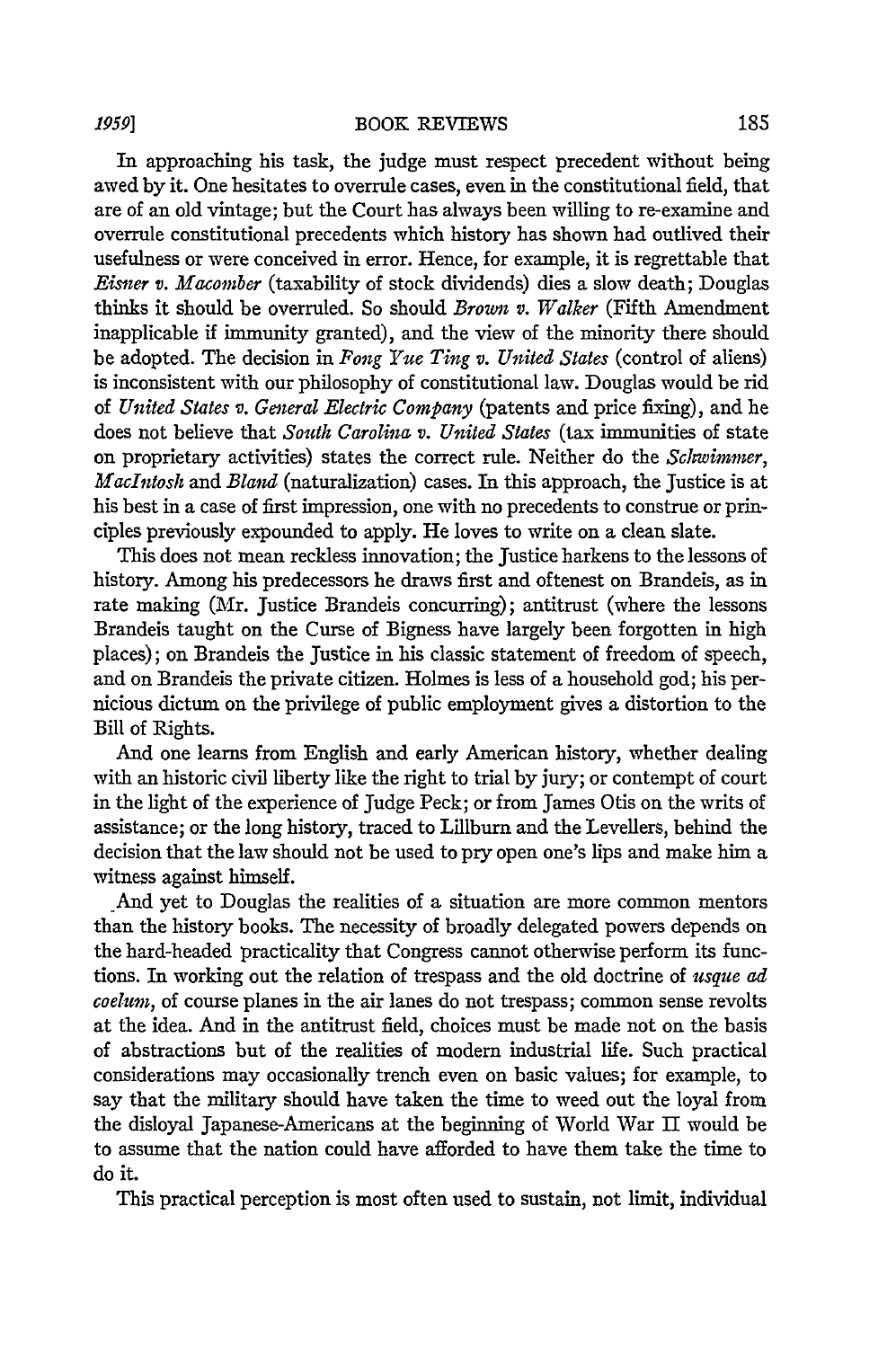#### 186 THE UNIVERSITY OF CHICAGO LAW REVIEW *[Vol 27*

rights. The fact that the very thought of a particular procedure is certain to raise havoc with academic freedom is a reason for not permitting it, particularly when youthful indiscretions, mistaken causes, misguided enthusiasms-all long forgotten-will thereby become the ghosts of a harrowing present.

This is particularly true where basic civil liberties are involved which have earned a preferred place under the Constitution. The paramount issue of the age is to reconcile security and freedom, but this must be done with the preferred status always in mind-where civil liberties are infringed there is no redemption for the individual whom the law touches. The vitality of civil and political institutions in our society depends on free discussion.

#### II. THE NATURE OF FREE SPEECH, AND ITS LIMITATIONS

Freedom of speech, though not absolute, is nevertheless protected against censorship or punishment, unless shown likely to produce a clear and present danger of a serious substantive evil that rises far above public inconvenience, annoyance or unrest. There is no room under our Constitution for a more restrictive view. The amendment itself is couched in absolute terms—freedom of speech shall not be abridged. Because of this absolute status, which is a negation of power on the part of each and every department of government, speech has had a preferred position as contrasted to some other civil rights. Free speech, free press, free exercise of religion are placed separate and apart; they are above and beyond the police powers; they are not subject to regulation in the manner of factories, slums, apartment houses, production of oil and the like.

Full and free discussion is the first article of our faith. Free speech has occupied an exalted position because of the high service it has given our society. Its protection is essential to the very existence of a democracy. When ideas compete in the market for acceptance, full and free discussion exposes the false and they gain few adherents.

There are some limitations. Hitler and his Nazis showed how evil a conspiracy could be which was aimed at destroying a race by exposing it to contempt, derision, and obloquy. Douglas would be willing to concede that such conduct directed at a race or group in this country could be made an indictable offense, for such a project would be more than the exercise of free speech. Like picketing, it would be free speech plus. The teaching of methods of terror and other seditious conduct should be beyond the pale, along with obscenity and morality. Freedom of expression can be suppressed if, and to the extent that, it is so closely brigaded with illegal action as to be an inseparable part of it. When conditions are so critical that there will be no time to avoid the evil that the speech threatens, it is time to call a halt. Yet free speech is the rule, not the exception.

Over and over again Douglas stresses that the state is to punish deeds, not thoughts or words. When the thought passes beyond discussion and becomes action against the state, Douglas is fully prepared to be stern. He will not make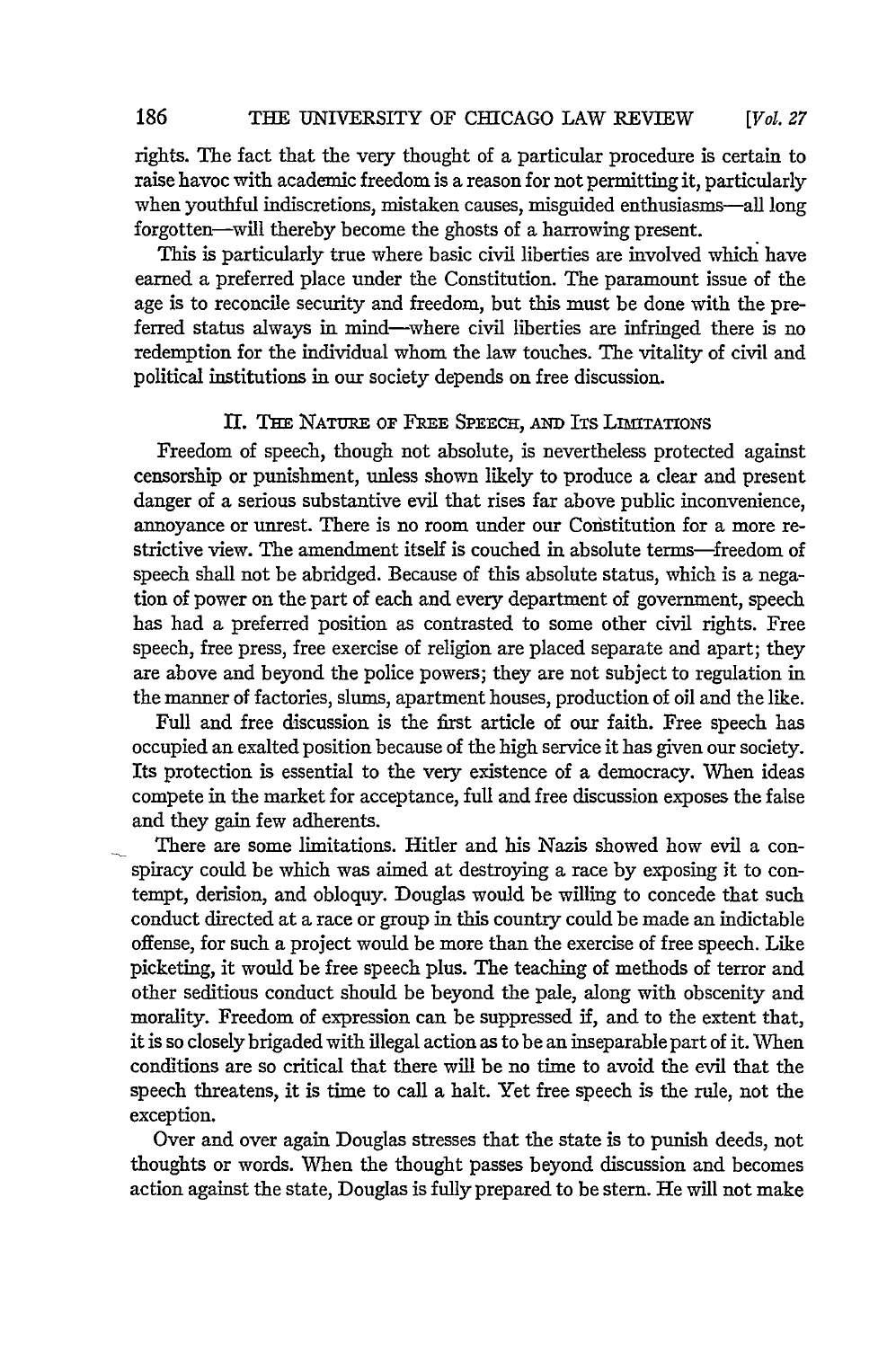justice truly blind to make the way easy for the traitor. Control of espionage and sabotage may involve stern measures. Speech plus acts of sabotage or unlawful conduct can surely be punished. The school systems of the country need not become cells for Communist activities, and the classrooms need not become forums for propagandizing the Marxist creed. But the guilt of the teacher must turn on overt acts. Anyone who plots against the government and moves in treasonable opposition to it can be punished. Douglas is by no means laggard in giving such punishments.

#### III. OTHER BASIC RIGHTS

The list of basic rights of a citizen, entitled to preferred status and vigilant enforcement, is a long one. It is not without significance that most of the provisions of the Bill of Rights are procedural. It is procedure that spells much of the difference between rule by law and rule by whim or caprice. The Federal Loyalty Program violates a host of rights. The Loyalty Board conflicts on evidence which it cannot even appraise. The critical evidence may be the word of an unknown witness who is "a paragon of veracity, a knave, or the village idiot." His name, his reputation, his prejudices, his animosities, his trustworthiness are unknown both to the judge and to the accused. The accused has no opportunity to show that the witness lied or was prejudiced or venal. Without knowing who the accusers are, he has no way of defending.

Almost at the level of constitutional right is the privilege of being tried by a jury of both men and women, for the truth is that the two sexes are not fungible; the subtle interplay of influence of one on the other is among the imponderables. Far more basic as a safeguard against conviction and prosecution and as a safeguard of conscience and human dignity and freedom of expression as well is the freedom from self-incrimination. Also vital is the right to counsel both at the trial and the pretrial stage, for a defendant desperately needs a lawyer to help extricate him if he is innocent. In protecting against unlawful searches and seizures, the Court should throw its weight on the side of the citizen and against the lawless police. And above all, in the realm of procedure, the historic writ of habeas corpus is one of the basic safeguards of personal liberty. The statutes governing its use must be generously construed if the great office of the writ is not to be impaired.

At the same time Douglas recognizes other less conventional but equally basic rights. He regards the right of privacy as one of the unique values of our civilization. Liberty as used in the Fifth Amendment must include privacy as well if it is to be a repository of freedom. Even more important is the right to work, the most precious liberty that man possesses. Man has as much right to work as he has to live, to be free, to own property. Immediately connected with both of these-i.e. the right to be let alone and the right to work-is the right to be free of wrongful deportation, for deportation visits a great hardship on the individual and deprives him of the right to stay and live and work in this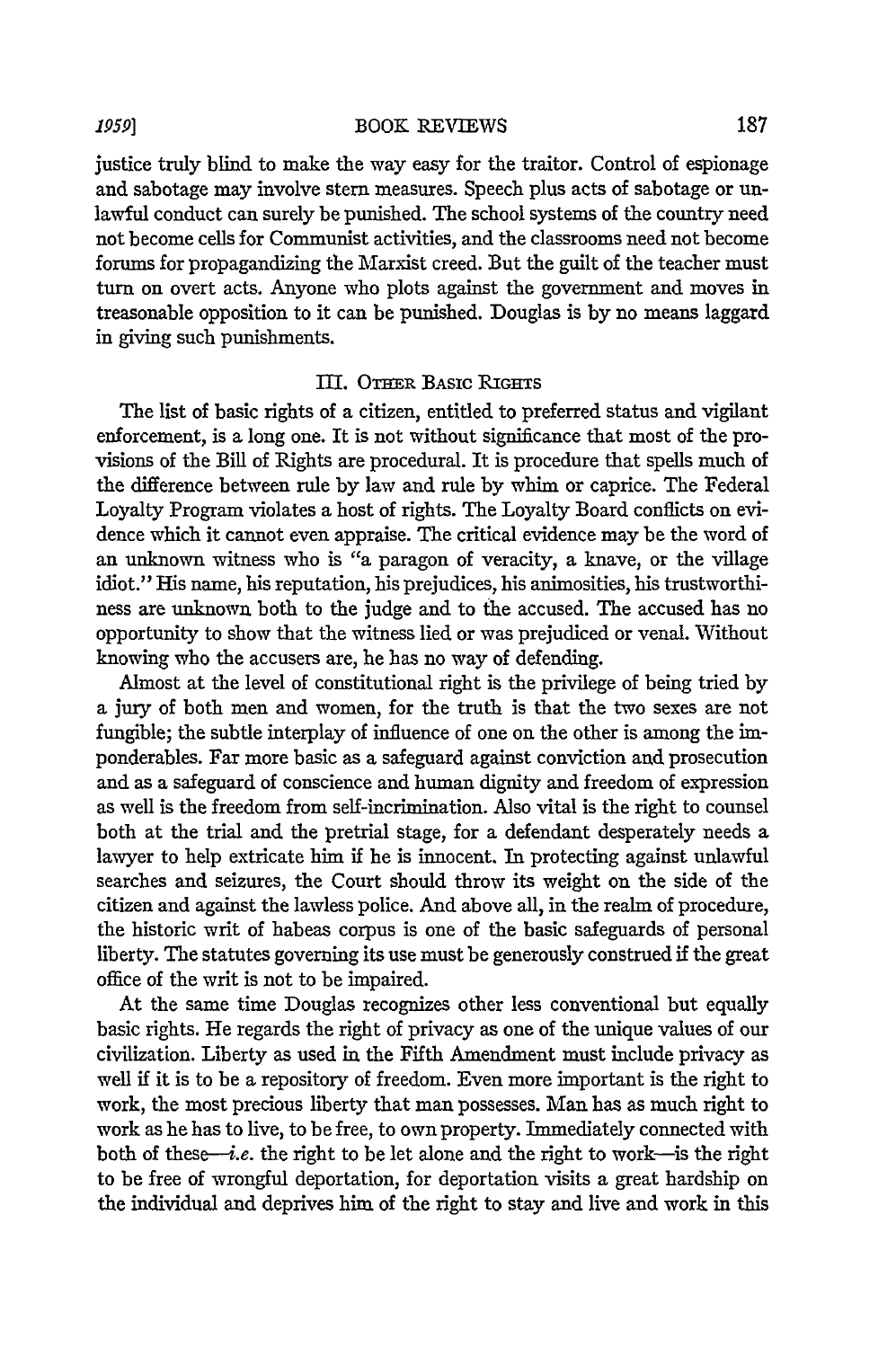land of freedom. The right to travel is a part of the "liberty" of which the citizens cannot be deprived without due process of law under the Fifth Amendment. Freedom of movement across frontiers in either direction, and inside frontiers as well, is a part of our heritage.

just below these basic liberties in the Douglas hierarchy is freedom of competition. He is against having little, independent units gobbled up by bigger ones. Such power as that of the United States Steel Company, for example, can be benign, or it can be dangerous; it should not exist. A company such as that, with its tremendous leverage on our economy, is big enough. It is bad for the country to allow the independents to be swallowed up by absentee owners. There follows a serious loss of citizenship. He who is a leader in the village becomes dependent on outsiders for his action and policy. Clerks responsible to a superior in a distant place take the place of resident proprietors beholden to no one. And so whenever he can, Douglas would resolve the ambiguities of the antitrust laws in favor of the maintenance of free enterprise. This is particularly true in the patent field, where he would harmonize the statutes as closely as possible with the policy of the antitrust laws.

#### IV. THE POWER TO GOVERN

Douglas wants power in the hands of the elected representatives of the people, not in the hands of an industrial oligarchy. If that power is in the hands of such elected representatives, and if it is not used to restrict basic liberties, then Douglas is prepared to give government all the power it practically needs. For example, price control is one of the means available to the states and to the Congress in their respective domains for the protection and promotion of the welfare of the economy. Douglas came to the Court as a consequence of the political revolution of the depression, and he certainly believes that Congress under the Commerce Clause can deal with what it considers to be dire consequences of *laissez-faire.* The police power of the states extends to all the great public needs. Fundamentally both Congress and the states have a broad and inclusive power to promote the public welfare which includes values spiritual, physical, esthetic, and monetary. It is within the power of the legislature to determine that the community should be beautiful as well as healthy, spacious as well as clean, well balanced as well as carefully patrolled.

There remains the problem of the system of administration under which these objectives are to be achieved, and here the great problem of federalism is one in which the interest of the Justice is less than passionate. The foremost problem is the practical one of effectiveness. Thus, in the problem of federal taxation of state money-making activities, he believes the fear of depriving the national government of revenue if the tax immunity of the state is sustained is an idle spectre. He believes that expanding state activity holds no prospect of crippling the federal government in its search for needed revenues, and so he would uphold the states.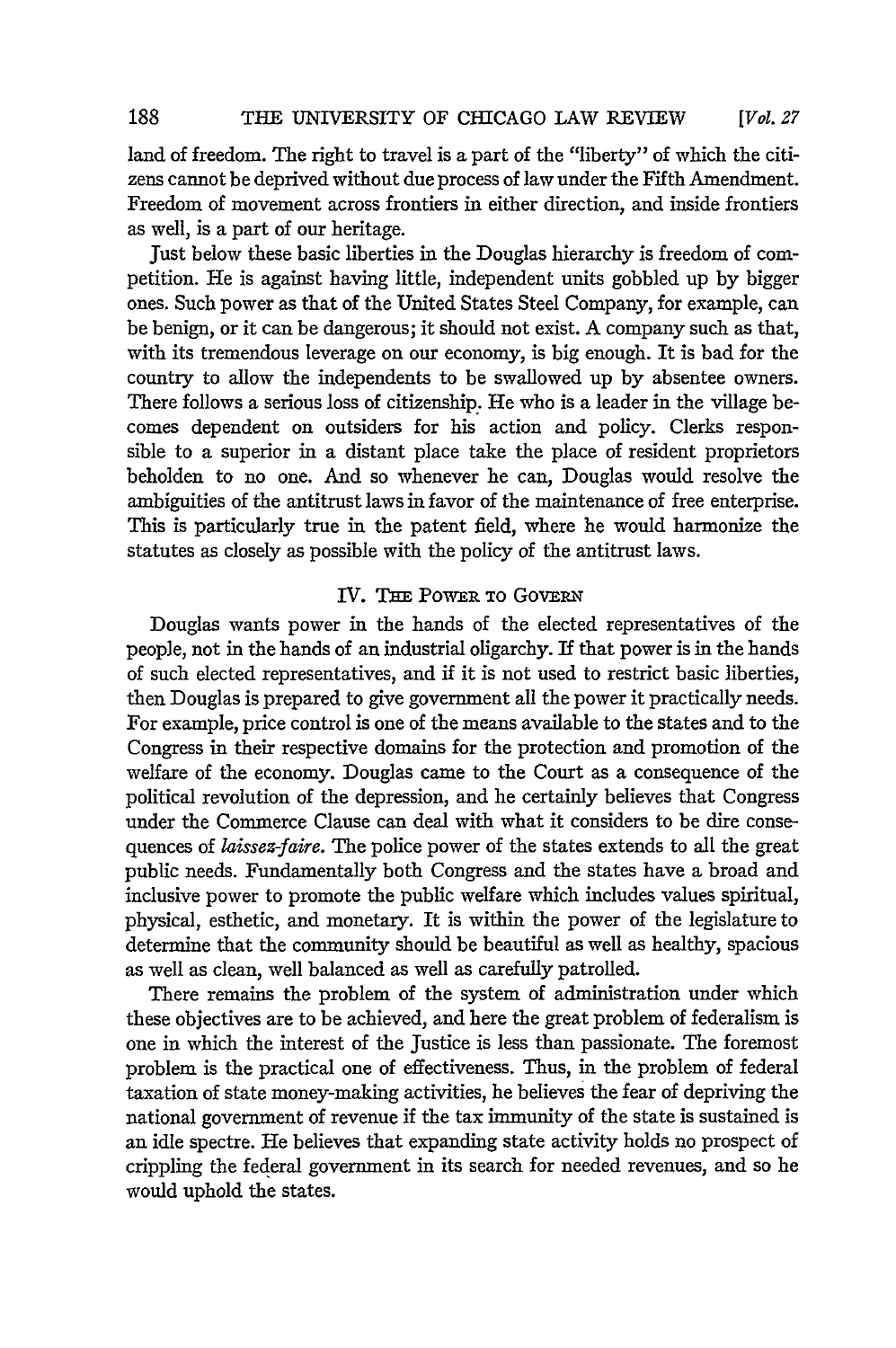#### V. THE ENGLISH LANGUAGE, **AND** WAYS **OF** USING IT

A portion of Douglas's force and effectiveness is in his manner of expression. As the only regularly best selling author ever to sit on the Supreme bench, he gives to his judicial work much of the same flair which he displays in the book stalls. This includes the power to emphasize with brevity as in the *Steel* case where he said, "Today a kindly President uses the seizure power to effect a wage increase and to keep the steel furnaces in production. Yet tomorrow another President might use the same power to prevent a wage increase, to curb trade unionists, to regiment labor as oppressively as industry thinks it has been regimented by this seizure."

When the case is in the criminal law and turns on simple facts, Douglas makes the story vivid, as for example, in the case of a confession obtained from a fifteen year old Negro boy after an all night interrogation. Douglas observed, "Age fifteen is a tender and difficult age for a boy of any race. He cannot be judged by the more exacting standards of maturity. That which would leave a man cold and unimpressed can overwhelm a lad in his early teens. This is a period of great instability which the crisis of adolescence produces... Mature men possibly might stand the ordeal from midnight to five a.m. But we cannot believe that a lad of tender years is a match for the police in such a contest. He needs counsel and support if he is not to become the victim first of fear, then of panic."

Douglas often makes his point with a single sentence. Referring to community standards as a test of obscenity, he said, "It creates a regime where in the battle between the literati and the Philistines, the Philistines are certain to win." Or of the Communists, "In America they are miserable merchants of unwanted ideas; their wares remain unsold." Or of the exclusion of a doctor from the practice of his profession in New York, "When a doctor cannot save lives in America because he is opposed to Franco in Spain, it is time to call a halt and look critically at the neurosis that has possessed us."

#### **CONCLUSION**

Dean Countryman has quarried from his immense mine of manuscript much which it is good for us to have. The sight which emerges is of a Justice who has never lost his courage. It should give renewed courage to the faint-hearted among us and renewed inspiration to those already brave.

**JOHN** P. FRANK\*

\* Member of the Arizona Bar.